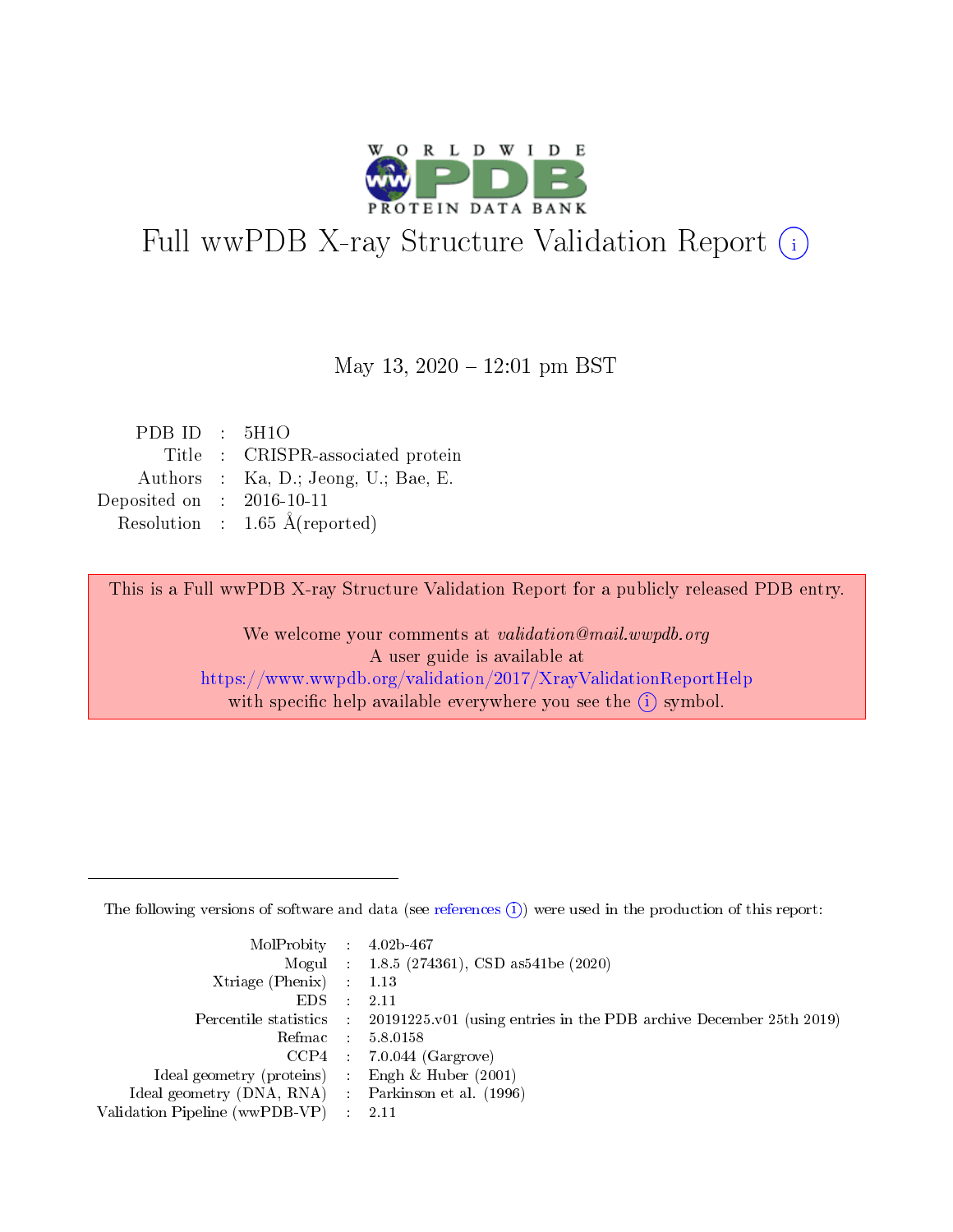## 1 [O](https://www.wwpdb.org/validation/2017/XrayValidationReportHelp#overall_quality)verall quality at a glance (i)

The following experimental techniques were used to determine the structure: X-RAY DIFFRACTION

The reported resolution of this entry is 1.65 Å.

Percentile scores (ranging between 0-100) for global validation metrics of the entry are shown in the following graphic. The table shows the number of entries on which the scores are based.



| Metric                | Whole archive<br>$(\#\text{Entries})$ | Similar resolution<br>$(\#\text{Entries},\,\text{resolution}\,\,\text{range}(\textup{\AA}))$ |  |  |
|-----------------------|---------------------------------------|----------------------------------------------------------------------------------------------|--|--|
| $R_{free}$            | 130704                                | $1827(1.66-1.66)$                                                                            |  |  |
| Clashscore            | 141614                                | $1931(1.66-1.66)$                                                                            |  |  |
| Ramachandran outliers | 138981                                | $1891(1.66-1.66)$                                                                            |  |  |
| Sidechain outliers    | 138945                                | 1891 (1.66-1.66)                                                                             |  |  |
| RSRZ outliers         | 127900                                | 1791 (1.66-1.66)                                                                             |  |  |

The table below summarises the geometric issues observed across the polymeric chains and their fit to the electron density. The red, orange, yellow and green segments on the lower bar indicate the fraction of residues that contain outliers for  $>=3, 2, 1$  and 0 types of geometric quality criteria respectively. A grey segment represents the fraction of residues that are not modelled. The numeric value for each fraction is indicated below the corresponding segment, with a dot representing fractions <=5% The upper red bar (where present) indicates the fraction of residues that have poor fit to the electron density. The numeric value is given above the bar.

| Mol | ${\rm Chain \mid Length}$ | Quality of chain |    |     |
|-----|---------------------------|------------------|----|-----|
|     | $104\,$                   | 9%<br>77%        | 6% | 17% |
|     | 104                       | 7%<br>74%        | 6% | 20% |

The following table lists non-polymeric compounds, carbohydrate monomers and non-standard residues in protein, DNA, RNA chains that are outliers for geometric or electron-density-fit criteria:

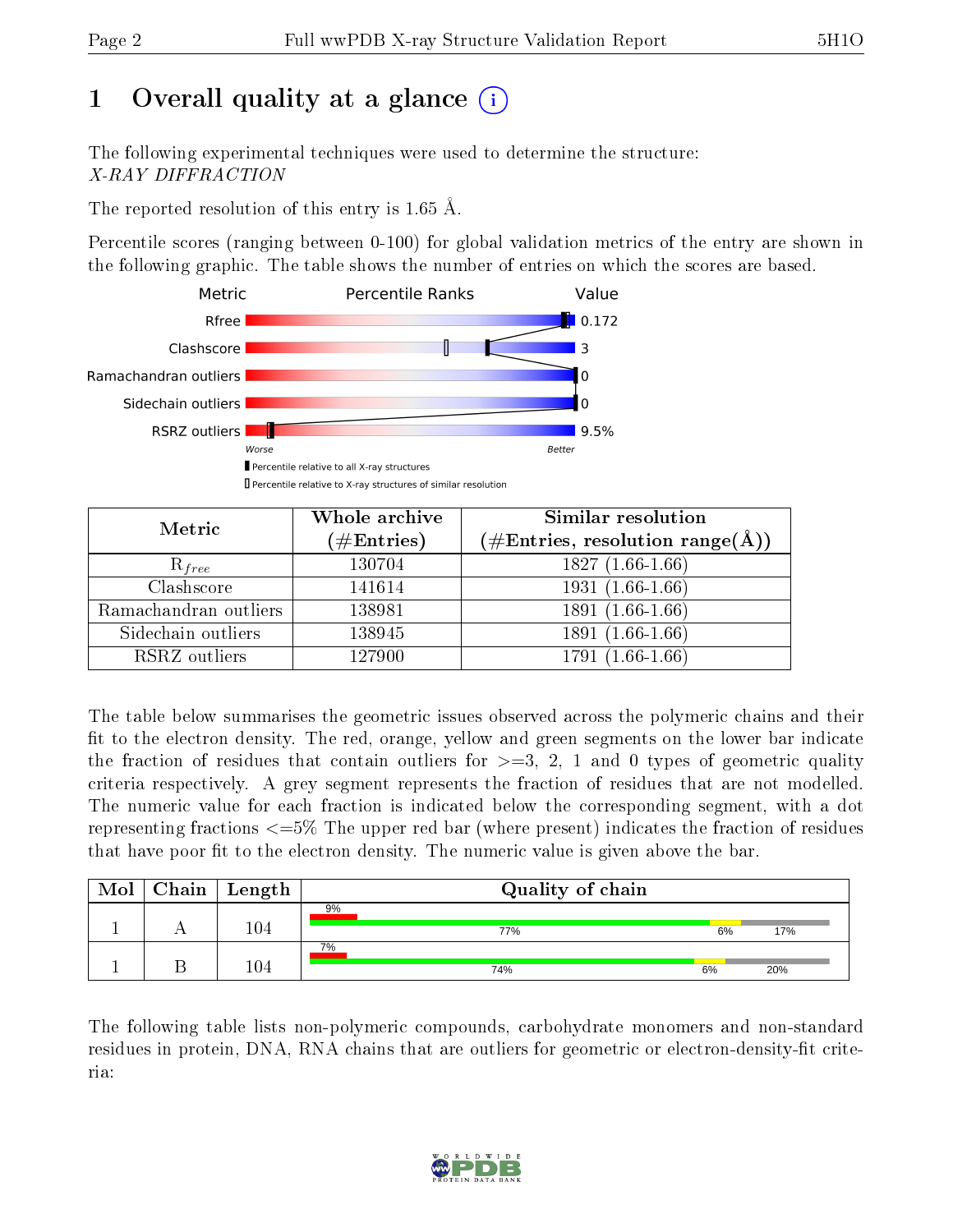|  |                                                                                                                                                  |  |  | Mol   Type   Chain   Res   Chirality   Geometry   Clashes   Electron density |
|--|--------------------------------------------------------------------------------------------------------------------------------------------------|--|--|------------------------------------------------------------------------------|
|  | $\begin{array}{ c c c c c c c c c } \hline \textbf{2} & \textbf{ACT} & \textbf{A} & \textbf{201} & \textbf{5} & \textbf{6} \ \hline \end{array}$ |  |  |                                                                              |

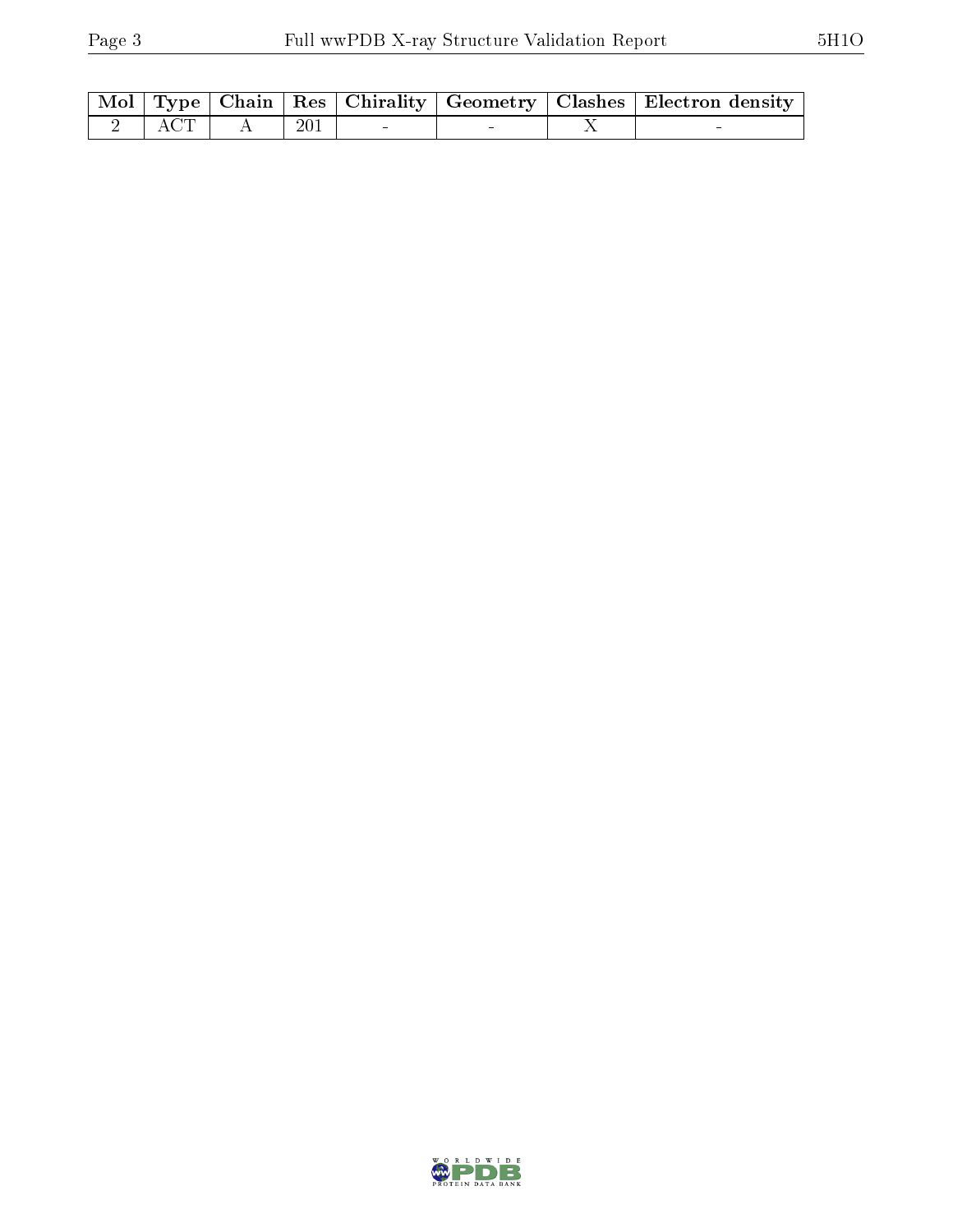### 2 Entry composition  $\left( \cdot \right)$

There are 3 unique types of molecules in this entry. The entry contains 1540 atoms, of which 0 are hydrogens and 0 are deuteriums.

In the tables below, the ZeroOcc column contains the number of atoms modelled with zero occupancy, the AltConf column contains the number of residues with at least one atom in alternate conformation and the Trace column contains the number of residues modelled with at most 2 atoms.

| Mol | Chain   Residues | Atoms         |  |               |  |  | ZeroOcc   AltConf   Trace |  |
|-----|------------------|---------------|--|---------------|--|--|---------------------------|--|
|     | 86               | Total C N O S |  |               |  |  |                           |  |
|     |                  | 686           |  | 433 125 124 4 |  |  |                           |  |
|     | 83               | Total C N O   |  |               |  |  |                           |  |
|     |                  | 667           |  | 422 122 119 4 |  |  |                           |  |

Molecule 1 is a protein called CRISPR-associated endoribonuclease Cas2.

| ${\bf Chain}$    | Residue | Modelled   | Actual | Comment        | Reference  |
|------------------|---------|------------|--------|----------------|------------|
| А                | 97      | <b>LEU</b> |        | expression tag | UNP D2UG58 |
| $\boldsymbol{A}$ | 98      | GLU        |        | expression tag | UNP D2UG58 |
| A                | 99      | <b>HIS</b> |        | expression tag | UNP D2UG58 |
| А                | 100     | HIS        |        | expression tag | UNP D2UG58 |
| А                | 101     | HIS        |        | expression tag | UNP D2UG58 |
| А                | 102     | <b>HIS</b> |        | expression tag | UNP D2UG58 |
| A                | 103     | <b>HIS</b> |        | expression tag | UNP D2UG58 |
| $\boldsymbol{A}$ | 104     | <b>HIS</b> |        | expression tag | UNP D2UG58 |
| B                | 97      | LEU        |        | expression tag | UNP D2UG58 |
| B                | 98      | GLU        |        | expression tag | UNP D2UG58 |
| B                | 99      | HIS        |        | expression tag | UNP D2UG58 |
| B                | 100     | HIS        |        | expression tag | UNP D2UG58 |
| B                | 101     | HIS        |        | expression tag | UNP D2UG58 |
| B                | 102     | <b>HIS</b> |        | expression tag | UNP D2UG58 |
| Β                | 103     | HIS        |        | expression tag | UNP D2UG58 |
| Β                | 104     | HIS        |        | expression tag | UNP D2UG58 |

There are 16 discrepancies between the modelled and reference sequences:

• Molecule 2 is ACETATE ION (three-letter code: ACT) (formula:  $C_2H_3O_2$ ).

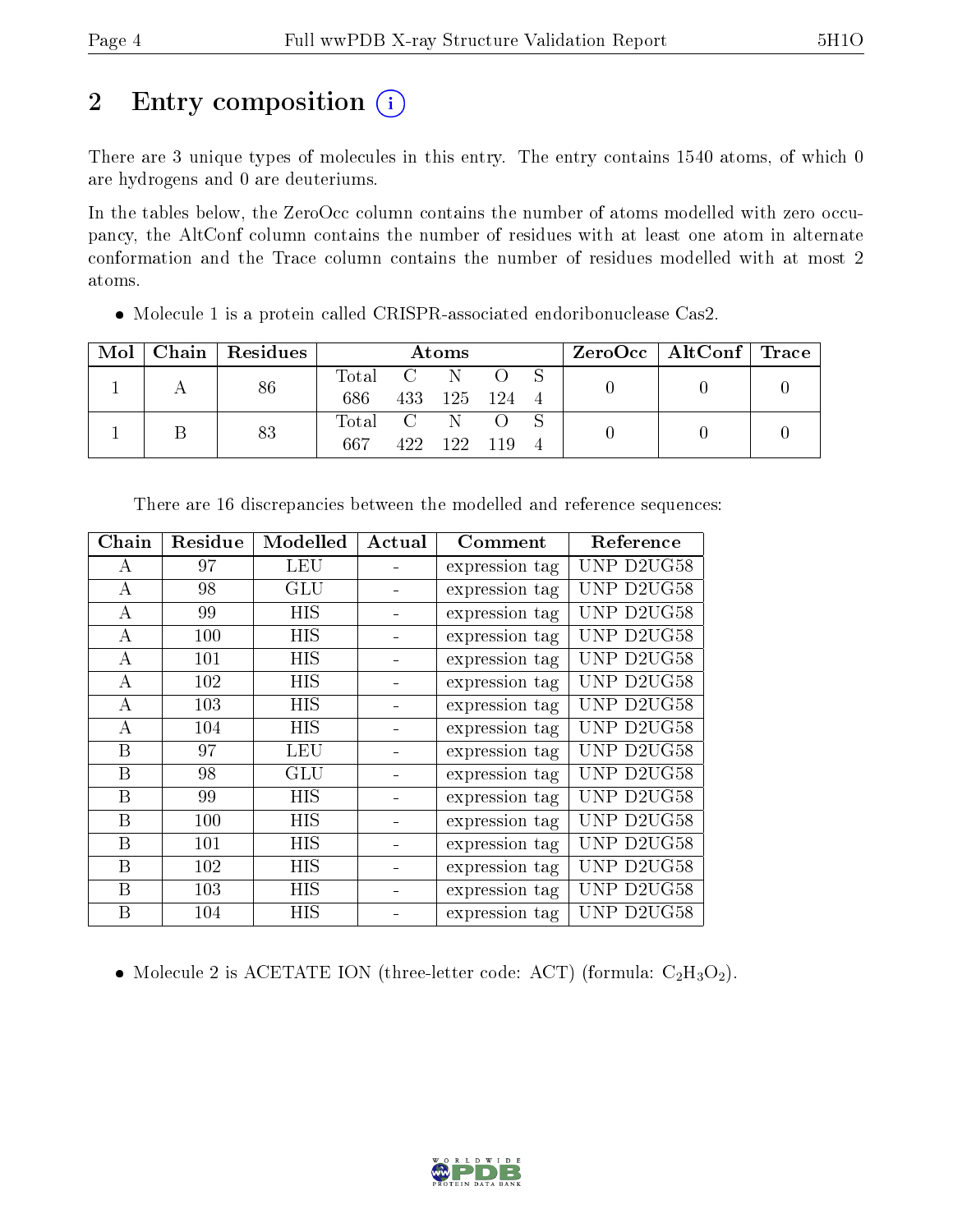

| $\bf{Mol}$ | Chain   Residues | Atoms                                | $ZeroOcc$   AltConf |
|------------|------------------|--------------------------------------|---------------------|
|            |                  | Total C O<br>$\mathfrak{D}^-$<br>- 2 |                     |
|            |                  | Total C O<br>$2^{\circ}$<br>- 2      |                     |
|            |                  | Total C O<br>$\mathcal{D}$           |                     |

• Molecule 3 is water.

|  | Mol   Chain   Residues | Atoms               | $\rm ZeroOcc \mid AltConf \mid$ |
|--|------------------------|---------------------|---------------------------------|
|  |                        | Total O<br>96<br>96 |                                 |
|  | 79                     | Total O<br>70<br>79 |                                 |

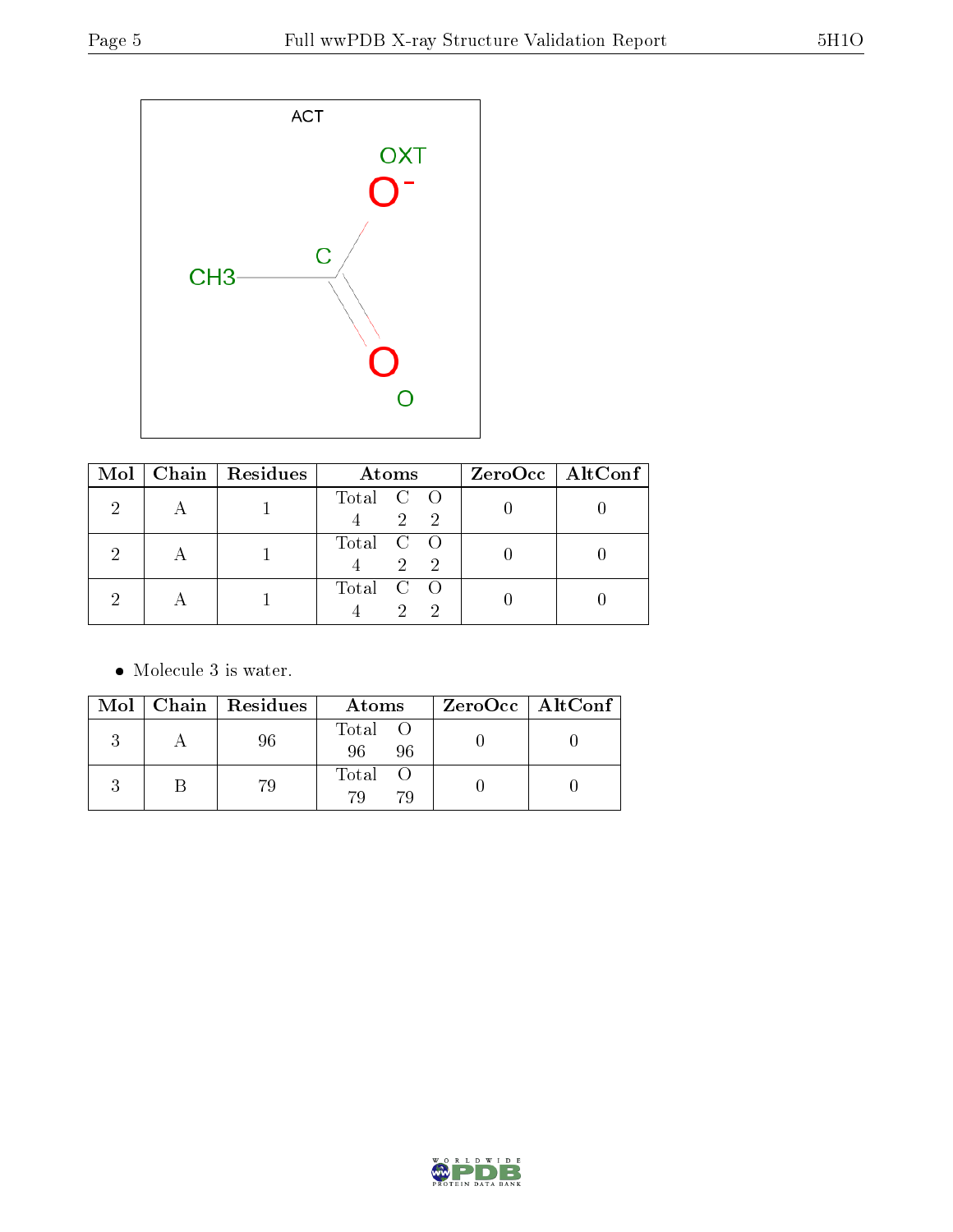### 3 Residue-property plots  $(i)$

These plots are drawn for all protein, RNA and DNA chains in the entry. The first graphic for a chain summarises the proportions of the various outlier classes displayed in the second graphic. The second graphic shows the sequence view annotated by issues in geometry and electron density. Residues are color-coded according to the number of geometric quality criteria for which they contain at least one outlier: green  $= 0$ , yellow  $= 1$ , orange  $= 2$  and red  $= 3$  or more. A red dot above a residue indicates a poor fit to the electron density (RSRZ  $> 2$ ). Stretches of 2 or more consecutive residues without any outlier are shown as a green connector. Residues present in the sample, but not in the model, are shown in grey.

• Molecule 1: CRISPR-associated endoribonuclease Cas2



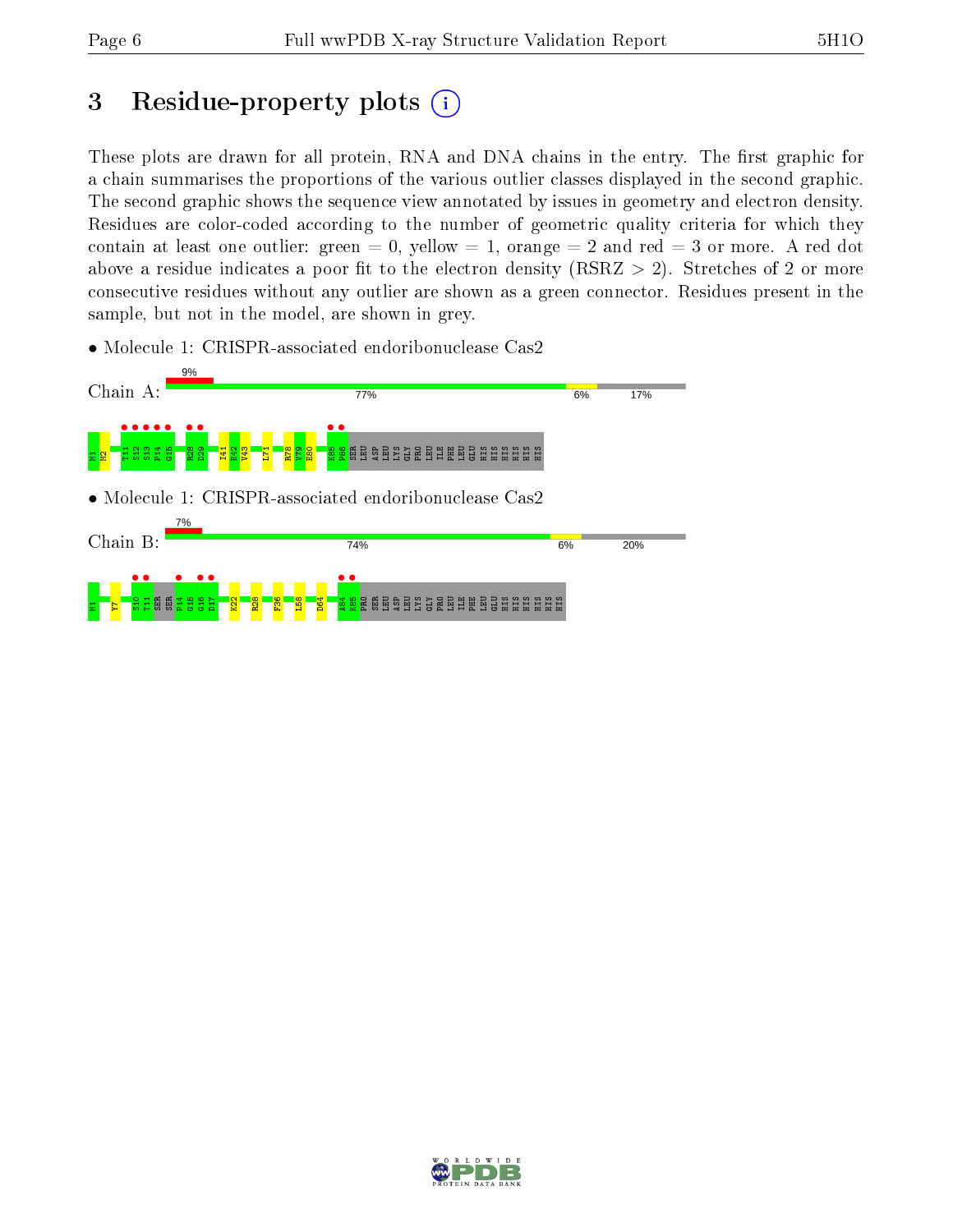## 4 Data and refinement statistics  $(i)$

| Property                                                             | Value                                                       | Source     |
|----------------------------------------------------------------------|-------------------------------------------------------------|------------|
| $\overline{\text{Space}}$ group                                      | P 63                                                        | Depositor  |
| Cell constants                                                       | $90.39\text{\AA}$<br>$50.83\text{\AA}$<br>$90.39\text{\AA}$ |            |
| a, b, c, $\alpha$ , $\beta$ , $\gamma$                               | $90.00^\circ$<br>$90.00^\circ$<br>$120.00^\circ$            | Depositor  |
| Resolution $(A)$                                                     | $-1.65$<br>29.59                                            | Depositor  |
|                                                                      | 29.59<br>$-1.65$                                            | <b>EDS</b> |
| % Data completeness                                                  | $94.2(29.59-1.65)$                                          | Depositor  |
| (in resolution range)                                                | 99.6 (29.59-1.65)                                           | <b>EDS</b> |
| $R_{merge}$                                                          | 0.07                                                        | Depositor  |
| $\mathrm{R}_{sym}$                                                   | (Not available)                                             | Depositor  |
| $\langle I/\sigma(I) \rangle$ <sup>1</sup>                           | $2.09$ (at 1.65Å)                                           | Xtriage    |
| Refinement program                                                   | PHENIX 1.9 1692                                             | Depositor  |
|                                                                      | $\overline{0.166}$ ,<br>0.205                               | Depositor  |
| $R, R_{free}$                                                        | 0.172<br>0.172<br>$\mathbf{r}$                              | DCC        |
| $\mathcal{R}_{free}$ test set                                        | 1447 reflections $(5.07\%)$                                 | wwPDB-VP   |
| Wilson B-factor $(A^2)$                                              | 29.0                                                        | Xtriage    |
| Anisotropy                                                           | 0.416                                                       | Xtriage    |
| Bulk solvent $k_{sol}(e/\mathring{A}^3)$ , $B_{sol}(\mathring{A}^2)$ | $0.34$ , 54.4                                               | <b>EDS</b> |
| L-test for twinning <sup>2</sup>                                     | $\langle  L  \rangle = 0.51, \langle L^2 \rangle = 0.34$    | Xtriage    |
| Estimated twinning fraction                                          | $0.036$ for h,-h-k,-l                                       | Xtriage    |
| $F_o, F_c$ correlation                                               | 0.97                                                        | <b>EDS</b> |
| Total number of atoms                                                | 1540                                                        | wwPDB-VP   |
| Average B, all atoms $(A^2)$                                         | 39.0                                                        | wwPDB-VP   |

Xtriage's analysis on translational NCS is as follows: The largest off-origin peak in the Patterson function is  $5.32\%$  of the height of the origin peak. No significant pseudotranslation is detected.

<sup>&</sup>lt;sup>2</sup>Theoretical values of  $\langle |L| \rangle$ ,  $\langle L^2 \rangle$  for acentric reflections are 0.5, 0.333 respectively for untwinned datasets, and 0.375, 0.2 for perfectly twinned datasets.



<span id="page-6-1"></span><span id="page-6-0"></span><sup>1</sup> Intensities estimated from amplitudes.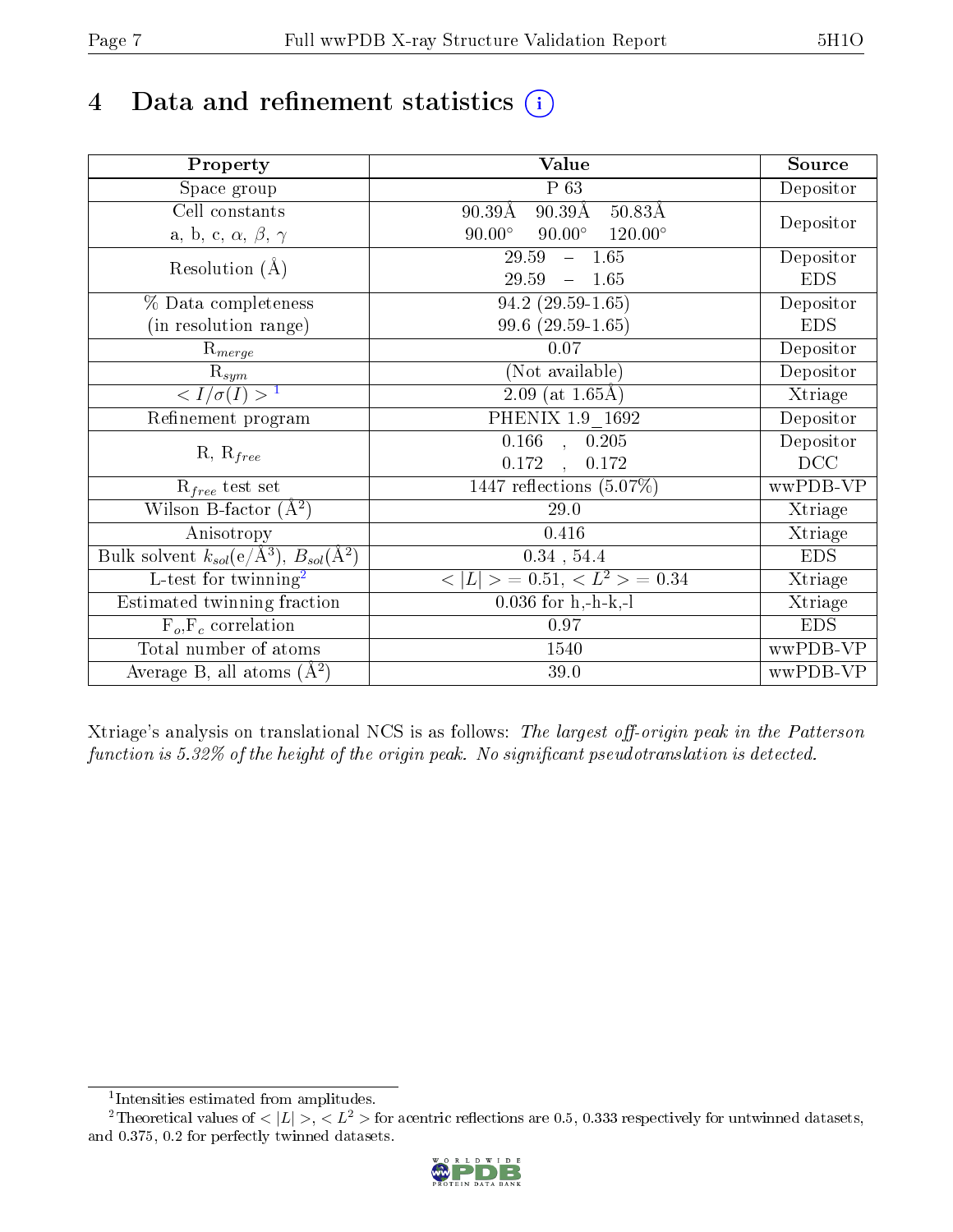### 5 Model quality  $(i)$

### 5.1 Standard geometry  $(i)$

Bond lengths and bond angles in the following residue types are not validated in this section: ACT

The Z score for a bond length (or angle) is the number of standard deviations the observed value is removed from the expected value. A bond length (or angle) with  $|Z| > 5$  is considered an outlier worth inspection. RMSZ is the root-mean-square of all Z scores of the bond lengths (or angles).

| Mol | Chain |      | Bond lengths | Bond angles |                 |  |
|-----|-------|------|--------------|-------------|-----------------|--|
|     |       | RMSZ | $\# Z  > 5$  | RMSZ        | $\# Z  > 5$     |  |
|     |       | 0.63 | 0/700        | 0.74        | 0/945           |  |
|     |       | 0.65 | 0/679        | 0.76        | 0/913           |  |
| ΔH  | A 11  | 0.64 | /1379        | 0.75        | $^{\prime}1858$ |  |

There are no bond length outliers.

There are no bond angle outliers.

There are no chirality outliers.

There are no planarity outliers.

#### $5.2$  Too-close contacts  $(i)$

In the following table, the Non-H and H(model) columns list the number of non-hydrogen atoms and hydrogen atoms in the chain respectively. The H(added) column lists the number of hydrogen atoms added and optimized by MolProbity. The Clashes column lists the number of clashes within the asymmetric unit, whereas Symm-Clashes lists symmetry related clashes.

|  |      |      | Mol   Chain   Non-H   H(model)   H(added)   Clashes   Symm-Clashes |
|--|------|------|--------------------------------------------------------------------|
|  | 686  | 690  |                                                                    |
|  | 667  | 673  |                                                                    |
|  |      |      |                                                                    |
|  | 96   |      |                                                                    |
|  | 70   |      |                                                                    |
|  | 1540 | 1372 |                                                                    |

The all-atom clashscore is defined as the number of clashes found per 1000 atoms (including hydrogen atoms). The all-atom clashscore for this structure is 3.

All (9) close contacts within the same asymmetric unit are listed below, sorted by their clash magnitude.

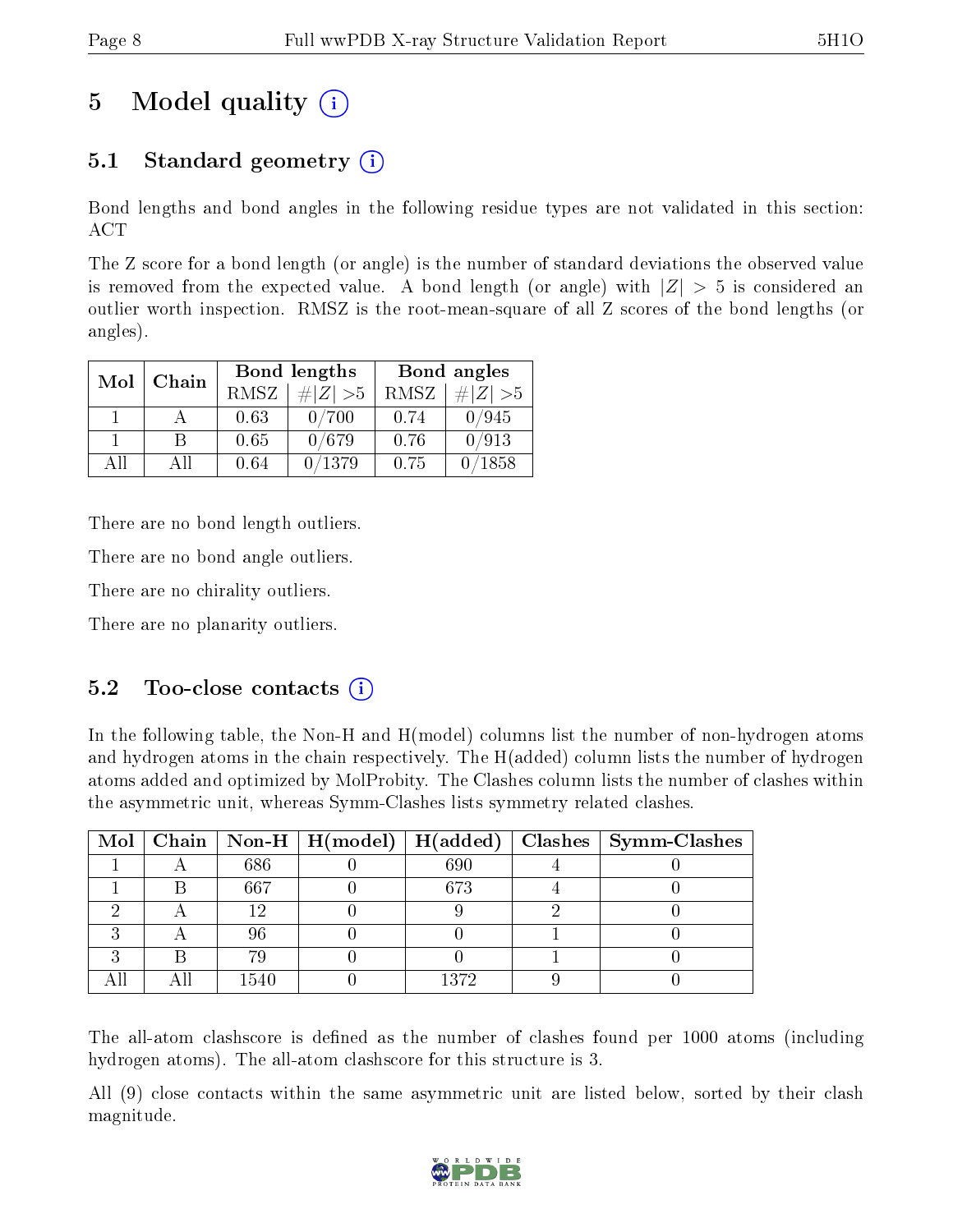| Atom-1           | Atom-2            | Interatomic<br>distance $(\AA)$ | Clash<br>overlap $(A)$ |
|------------------|-------------------|---------------------------------|------------------------|
| 1:A:41:ILE:HG22  | 1: A:43: VAL:HG13 | 1.87                            | 0.56                   |
| 1:B:22:LYS:HE3   | 1:B:58:LEU:HD22   | 1.92                            | 0.52                   |
| 1: A:2: MET:HG2  | 1:A:71:LEU:HD12   | 1.91                            | 0.52                   |
| 1:B:28:ARG:NH1   | 3:B:201:HOH:O     | 2.32                            | 0.50                   |
| 1: A:80: GLU:OE1 | 3:A:301:HOH:O     | 2.20                            | 0.49                   |
| 2:A:201:ACT:H1   | 2:A:202:ACT:H2    | 1.98                            | 0.45                   |
| 1:A:78:ARG:HA    | 1:A:78:ARG:HD2    | 1.68                            | 0.43                   |
| 1:B:7:TYR:HE1    | 1:B:64:ASP:HB3    | 1.84                            | 0.41                   |
| 2:A:201:ACT:H2   | 1:B:36:PHE:CE2    | 2.56                            | 0.40                   |

There are no symmetry-related clashes.

#### 5.3 Torsion angles  $(i)$

#### 5.3.1 Protein backbone  $(i)$

In the following table, the Percentiles column shows the percent Ramachandran outliers of the chain as a percentile score with respect to all X-ray entries followed by that with respect to entries of similar resolution.

The Analysed column shows the number of residues for which the backbone conformation was analysed, and the total number of residues.

| Mol | Chain | Analysed         | Favoured    |          | Allowed   Outliers   Percentiles |                   |     |
|-----|-------|------------------|-------------|----------|----------------------------------|-------------------|-----|
|     |       | $84/104(81\%)$   | 82 (98\%)   | $2(2\%)$ |                                  | 100 100           |     |
|     |       | 79/104(76%)      | 78 (99\%)   | $1(1\%)$ |                                  | $\mid$ 100 $\mid$ | 100 |
| All | All   | $163/208$ (78\%) | $160(98\%)$ | $3(2\%)$ |                                  | 100               | 100 |

There are no Ramachandran outliers to report.

#### 5.3.2 Protein sidechains  $(i)$

In the following table, the Percentiles column shows the percent sidechain outliers of the chain as a percentile score with respect to all X-ray entries followed by that with respect to entries of similar resolution.

The Analysed column shows the number of residues for which the sidechain conformation was analysed, and the total number of residues.

|                        | $\mid$ Mol $\mid$ Chain | Analysed   | $\mid$ Rotameric $\mid$ Outliers $\mid$ Percentiles |  |                 |  |
|------------------------|-------------------------|------------|-----------------------------------------------------|--|-----------------|--|
|                        |                         | 74/91(81%) | 74 $(100\%)$                                        |  | $\vert$ 100 100 |  |
| Continued on next nage |                         |            |                                                     |  |                 |  |

ntinued on next page... D W I D E

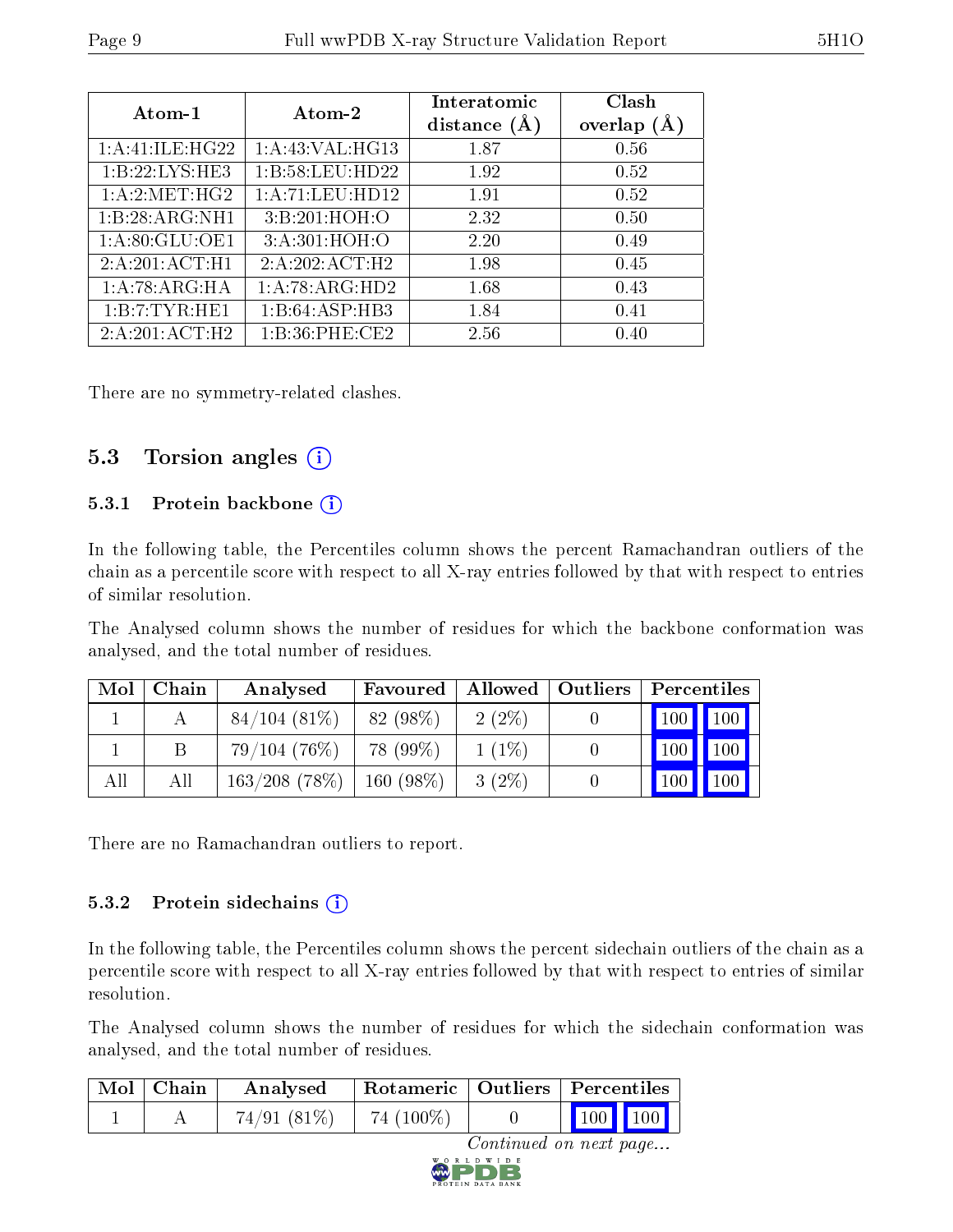| Mol | Chain | Analysed                       | Rotameric   Outliers   Percentiles |                              |  |
|-----|-------|--------------------------------|------------------------------------|------------------------------|--|
|     |       | $71/91$ (78\%)                 | $71(100\%)$                        | 100 100                      |  |
| All | All   | $145/182$ (80\%)   145 (100\%) |                                    | $\mid$ 100 $\mid$ 100 $\mid$ |  |

Continued from previous page...

There are no protein residues with a non-rotameric sidechain to report.

Some sidechains can be flipped to improve hydrogen bonding and reduce clashes. There are no such sidechains identified.

#### 5.3.3 RNA (1)

There are no RNA molecules in this entry.

#### 5.4 Non-standard residues in protein, DNA, RNA chains (i)

There are no non-standard protein/DNA/RNA residues in this entry.

#### 5.5 Carbohydrates  $(i)$

There are no carbohydrates in this entry.

#### 5.6 Ligand geometry (i)

3 ligands are modelled in this entry.

In the following table, the Counts columns list the number of bonds (or angles) for which Mogul statistics could be retrieved, the number of bonds (or angles) that are observed in the model and the number of bonds (or angles) that are dened in the Chemical Component Dictionary. The Link column lists molecule types, if any, to which the group is linked. The Z score for a bond length (or angle) is the number of standard deviations the observed value is removed from the expected value. A bond length (or angle) with  $|Z| > 2$  is considered an outlier worth inspection. RMSZ is the root-mean-square of all Z scores of the bond lengths (or angles).

| Mol |      | Chain | Res | Link                     | Bond lengths |      |            | Bond angles |      |                          |
|-----|------|-------|-----|--------------------------|--------------|------|------------|-------------|------|--------------------------|
|     | Type |       |     |                          | Counts       | RMSZ | H Z <br>>2 | Counts      | RMSZ | Z <br>#I                 |
|     | ACT  |       | 201 | $\overline{\phantom{a}}$ | 1, 3, 3      | 0.99 |            | 0.3.3       | 0.00 | $\overline{\phantom{0}}$ |
|     | ACT. |       | 202 | $\sim$                   | 1,3,3        | 77   |            | 0.3.3       | 0.00 | $\qquad \qquad$          |
|     | ACT  |       | 203 | $\overline{\phantom{a}}$ | 1,3,3        | 1.69 |            | 0,3,3       | 0.00 | $\overline{\phantom{0}}$ |

There are no bond length outliers.

There are no bond angle outliers.

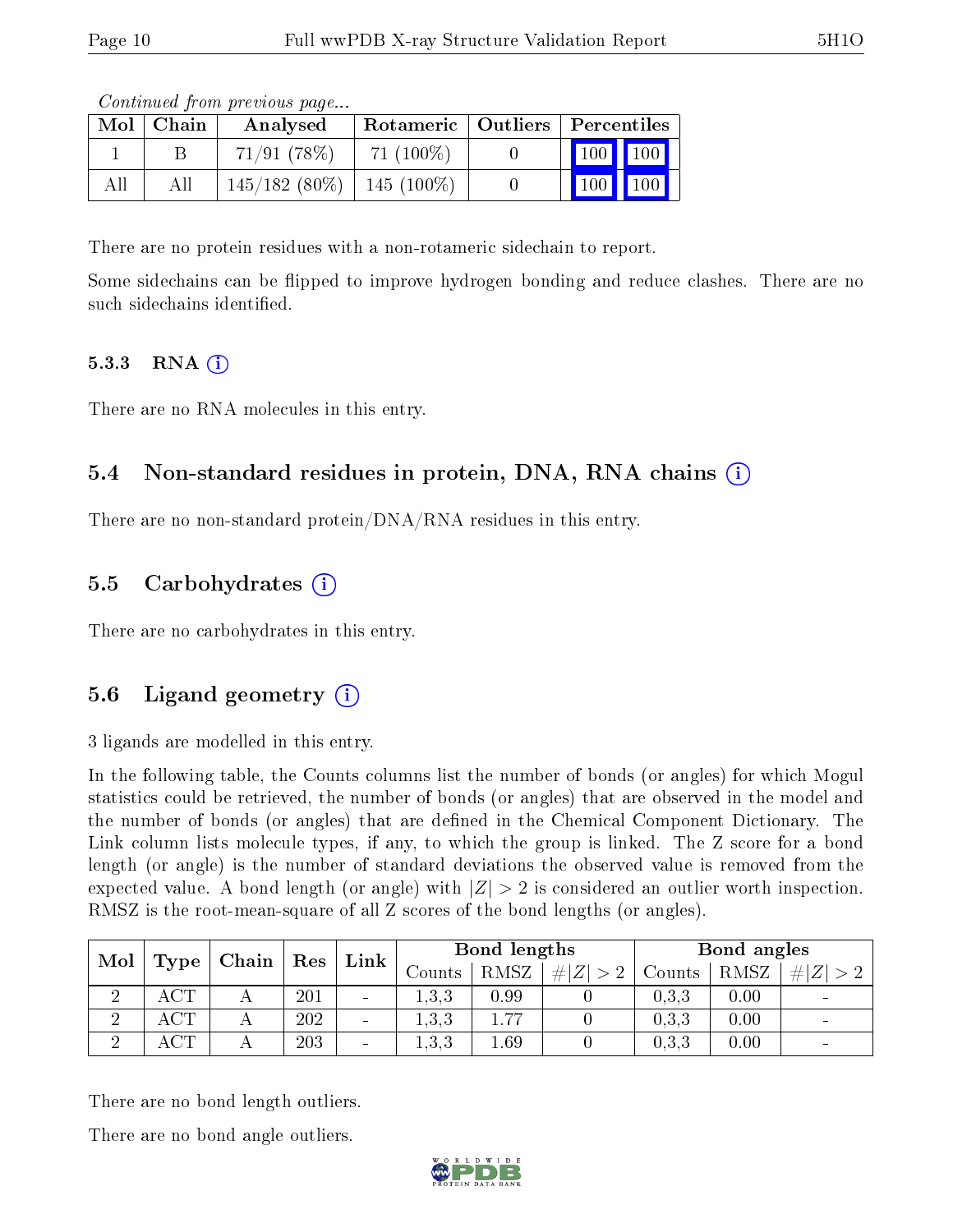There are no chirality outliers.

There are no torsion outliers.

There are no ring outliers.

2 monomers are involved in 2 short contacts:

|  |  | Mol   Chain   Res   Type   Clashes   Symm-Clashes |
|--|--|---------------------------------------------------|
|  |  |                                                   |
|  |  |                                                   |

#### 5.7 [O](https://www.wwpdb.org/validation/2017/XrayValidationReportHelp#nonstandard_residues_and_ligands)ther polymers (i)

There are no such residues in this entry.

#### 5.8 Polymer linkage issues (i)

There are no chain breaks in this entry.

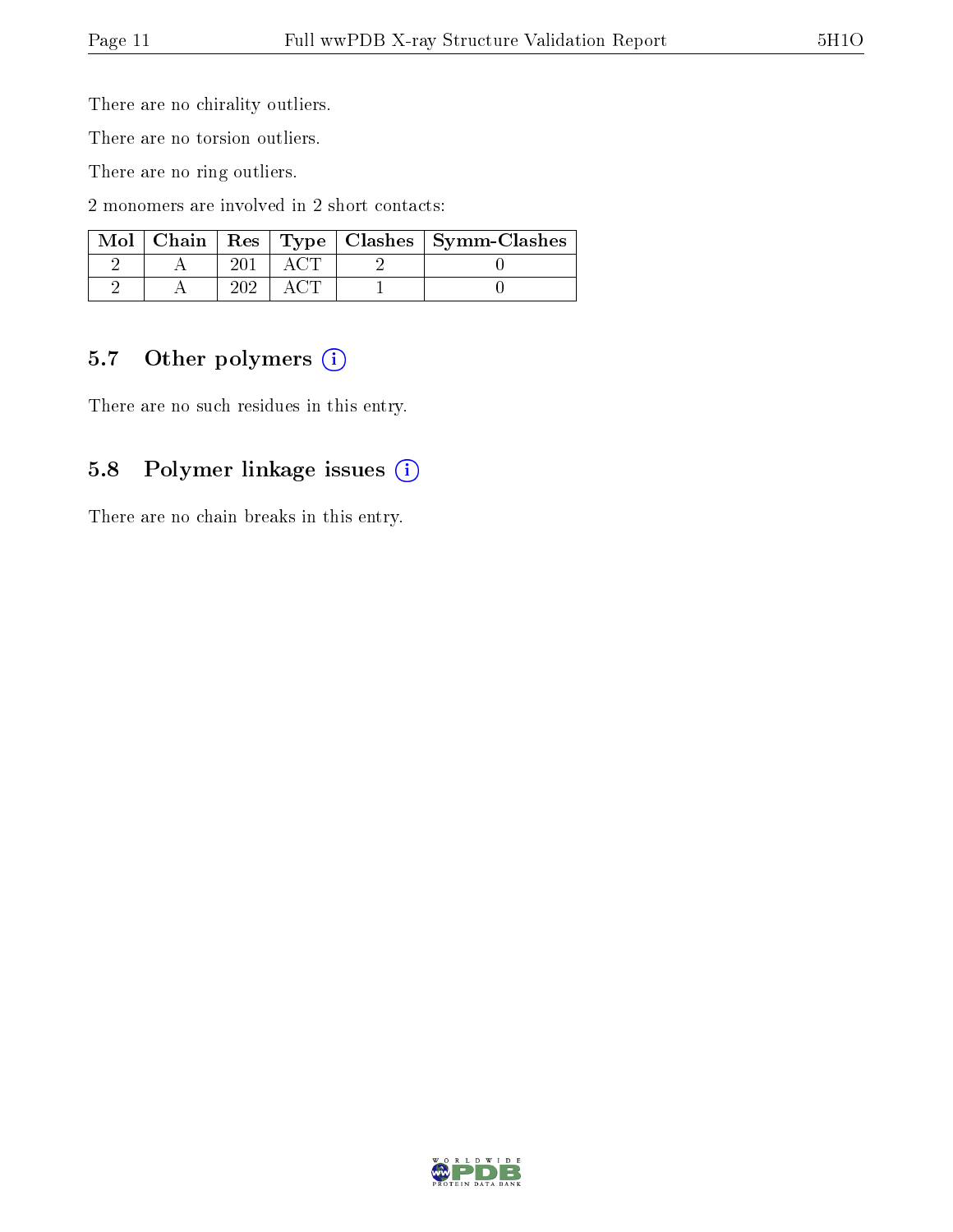### 6 Fit of model and data  $(i)$

### 6.1 Protein, DNA and RNA chains  $(i)$

In the following table, the column labelled  $#RSRZ> 2'$  contains the number (and percentage) of RSRZ outliers, followed by percent RSRZ outliers for the chain as percentile scores relative to all X-ray entries and entries of similar resolution. The OWAB column contains the minimum, median,  $95<sup>th</sup>$  percentile and maximum values of the occupancy-weighted average B-factor per residue. The column labelled ' $Q< 0.9$ ' lists the number of (and percentage) of residues with an average occupancy less than 0.9.

| Mol | Chain | Analysed        | ${ <\hspace{-1.5pt}{\mathrm{RSRZ}} \hspace{-1.5pt}>}$ | $\#\text{RSRZ}{>}2$             | $OWAB(A^2)$     | $\mathrm{Q}{<}0.9$ |
|-----|-------|-----------------|-------------------------------------------------------|---------------------------------|-----------------|--------------------|
|     |       | 86/104(82%)     | 0.44                                                  | $9(10\%)$ 6 5                   | 25, 36, 74, 99  |                    |
|     |       | $83/104$ (79%)  | 0.12                                                  | $\boxed{10}$<br>$7(8\%)$ 11     | 24, 32, 70, 102 |                    |
| All | All   | $169/208(81\%)$ | 0.28                                                  | $16(9\%)$ 8 7<br>$\blacksquare$ | 24, 33, 74, 102 |                    |

All (16) RSRZ outliers are listed below:

| Mol          | ${\rm Chain}$    | $\operatorname{Res}% \left( \mathcal{N}\right) \equiv\operatorname{Res}(\mathcal{N}_{0})\cap\mathcal{N}_{1}$ | Type       | $_{\rm RSRZ}$ |
|--------------|------------------|--------------------------------------------------------------------------------------------------------------|------------|---------------|
| $\mathbf{1}$ | Β                | 11                                                                                                           | THR        | 7.4           |
| $\mathbf{1}$ | А                | 86                                                                                                           | PRO        | 5.9           |
| $\mathbf{1}$ | $\boldsymbol{A}$ | 12                                                                                                           | SER        | 5.0           |
| $\mathbf 1$  | $\boldsymbol{A}$ | 11                                                                                                           | THR        | 4.8           |
| $\mathbf{1}$ | $\bf{A}$         | 85                                                                                                           | <b>LYS</b> | 4.3           |
| $\mathbf{1}$ | $\bf{A}$         | 14                                                                                                           | PRO        | 4.2           |
| $\mathbf{1}$ | $\overline{A}$   | 28                                                                                                           | $\rm{ARG}$ | 3.2           |
| $\mathbf{1}$ | $\boldsymbol{A}$ | 13                                                                                                           | SER        | 3.0           |
| $\mathbf 1$  | Β                | 10                                                                                                           | SER        | 2.9           |
| $\mathbf{1}$ | B                | 14                                                                                                           | PRO        | 2.8           |
| $\mathbf{1}$ | $\overline{A}$   | 29                                                                                                           | ASP        | 2.7           |
| $\mathbf{1}$ | B                | 84                                                                                                           | ALA        | 2.6           |
| $\mathbf{1}$ | А                | 15                                                                                                           | <b>GLY</b> | $2.2\,$       |
| $\mathbf 1$  | Β                | 85                                                                                                           | <b>LYS</b> | 2.2           |
| $\mathbf{1}$ | B                | 17                                                                                                           | ASP        | 2.0           |
| $\mathbf{1}$ | B                | 16                                                                                                           | GLY        | 2.0           |

### 6.2 Non-standard residues in protein, DNA, RNA chains  $(i)$

There are no non-standard protein/DNA/RNA residues in this entry.